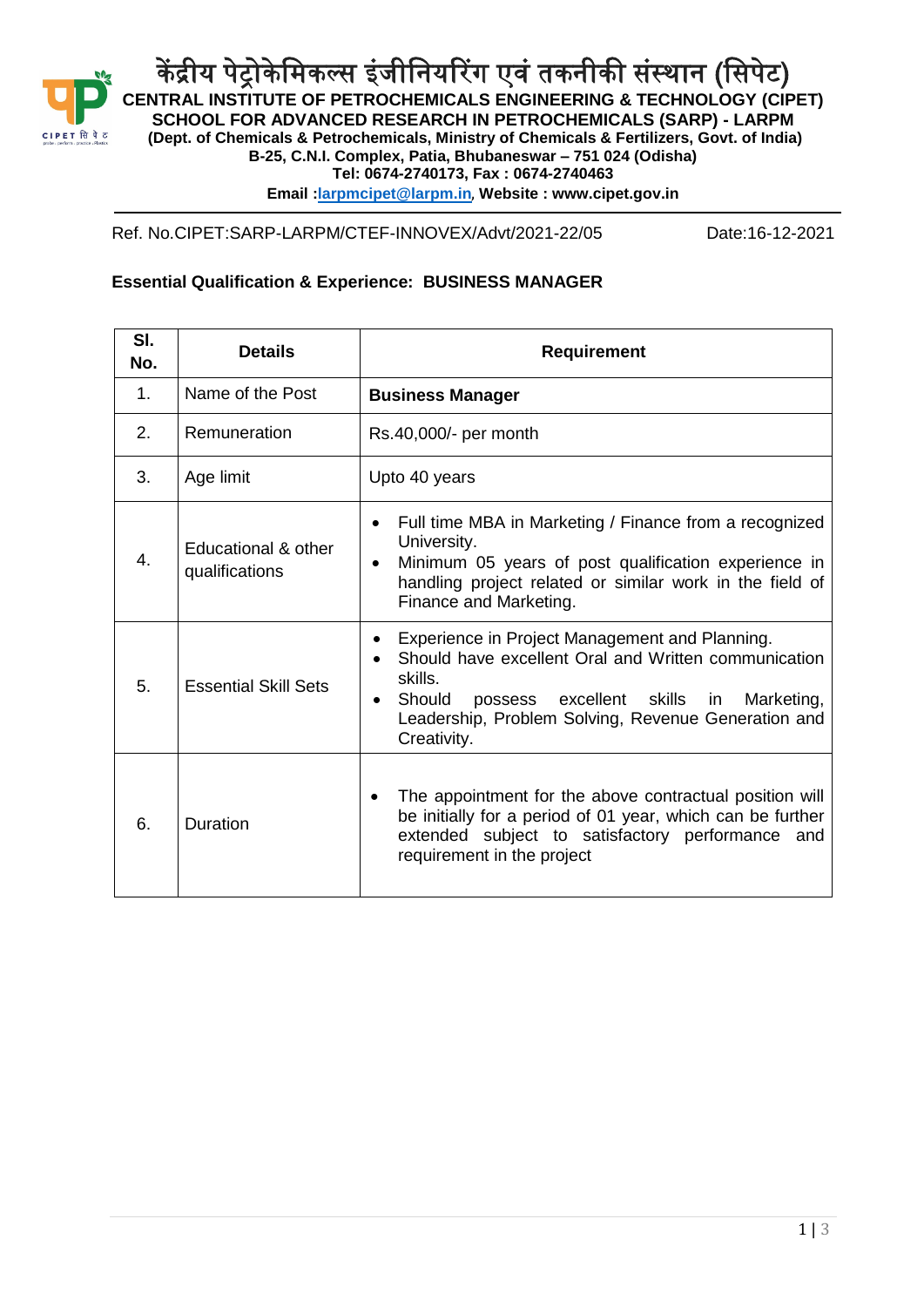

केंद्रीय पेट्रोकेमिकल्स इंजीनियरिंग एवं तकनीकी संस्थान (सिपेट) **CENTRAL INSTITUTE OF PETROCHEMICALS ENGINEERING & TECHNOLOGY (CIPET) SCHOOL FOR ADVANCED RESEARCH IN PETROCHEMICALS (SARP) - LARPM (Dept. of Chemicals & Petrochemicals, Ministry of Chemicals & Fertilizers, Govt. of India) B-25, C.N.I. Complex, Patia, Bhubaneswar – 751 024 (Odisha) Tel: 0674-2740173, Fax : 0674-2740463 Email [:larpmcipet@larpm.in](mailto:larpmcipet@larpm.in)**, **Website : www.cipet.gov.in**

Ref. No.CIPET:SARP-LARPM/CTEF-INNOVEX/Advt/2021-22/05 Date:16-12-2021

## **Essential Qualification & Experience: PROJECT FELLOW**

| SI.<br>No. | <b>Details</b>                        | <b>Requirement</b>                                                                                                                                                                                                                                                                                                                                                                                                                                                                                                                                                                                                                                                                                                                                                                                             |
|------------|---------------------------------------|----------------------------------------------------------------------------------------------------------------------------------------------------------------------------------------------------------------------------------------------------------------------------------------------------------------------------------------------------------------------------------------------------------------------------------------------------------------------------------------------------------------------------------------------------------------------------------------------------------------------------------------------------------------------------------------------------------------------------------------------------------------------------------------------------------------|
| 1.         | Name of the Post                      | <b>Project Fellow</b>                                                                                                                                                                                                                                                                                                                                                                                                                                                                                                                                                                                                                                                                                                                                                                                          |
| 2.         | Remuneration                          | Rs.30,000/- per month                                                                                                                                                                                                                                                                                                                                                                                                                                                                                                                                                                                                                                                                                                                                                                                          |
| 3.         | Age limit                             | Upto 35 years                                                                                                                                                                                                                                                                                                                                                                                                                                                                                                                                                                                                                                                                                                                                                                                                  |
| 4.         | Educational &<br>other qualifications | B.E or B.Tech in<br>Mechanical Engineering / Plastics<br>Manufacturing Engineering / Electrical<br>Engineering /<br>Engineering / Computer Science / IT with 03 years of post-<br>qualification relevant experience.<br>Or<br>Diploma in Electrical / Mechanical / IT / Computer Science /<br>Plastic Technology/ Plastics Mould Technology with 06 years<br>post qualification experience in the relevant fields.                                                                                                                                                                                                                                                                                                                                                                                             |
| 5.         | <b>Essential Skill Sets</b>           | • Candidate having knowledge of Additive Manufacturing using<br>various techniques (FDM, PBD, Binder Jet, SLA, SLS etc.).<br>Familiarity with Computer Aided Design (CAD) software such<br>as Solid works and STL files, 3D printer handling, CNC<br>machine.<br>Competency<br>in the set<br>Hands-on<br>experience in<br>handling<br>sophisticated equipment's/machineries in Polymer Testing,<br>Processing and Product Designing.<br>Experience<br>Machine<br>in<br>Maintenance<br>Quality<br>and<br>Management.<br>Experience<br>IT<br>Infrastructure<br>Development<br>in<br>and<br>Maintenance related to Computer Hardware & Networking.<br>Should have good oral and written communication skills<br>Experience in Execution of Production / Job Orders<br>Knowledge of Plastics Processing / Testing. |
| 6.         | Duration                              | The appointment for the above contractual position will be<br>initially for a period of 01 year, which can be further extended<br>subject to satisfactory performance and requirement in the<br>project                                                                                                                                                                                                                                                                                                                                                                                                                                                                                                                                                                                                        |